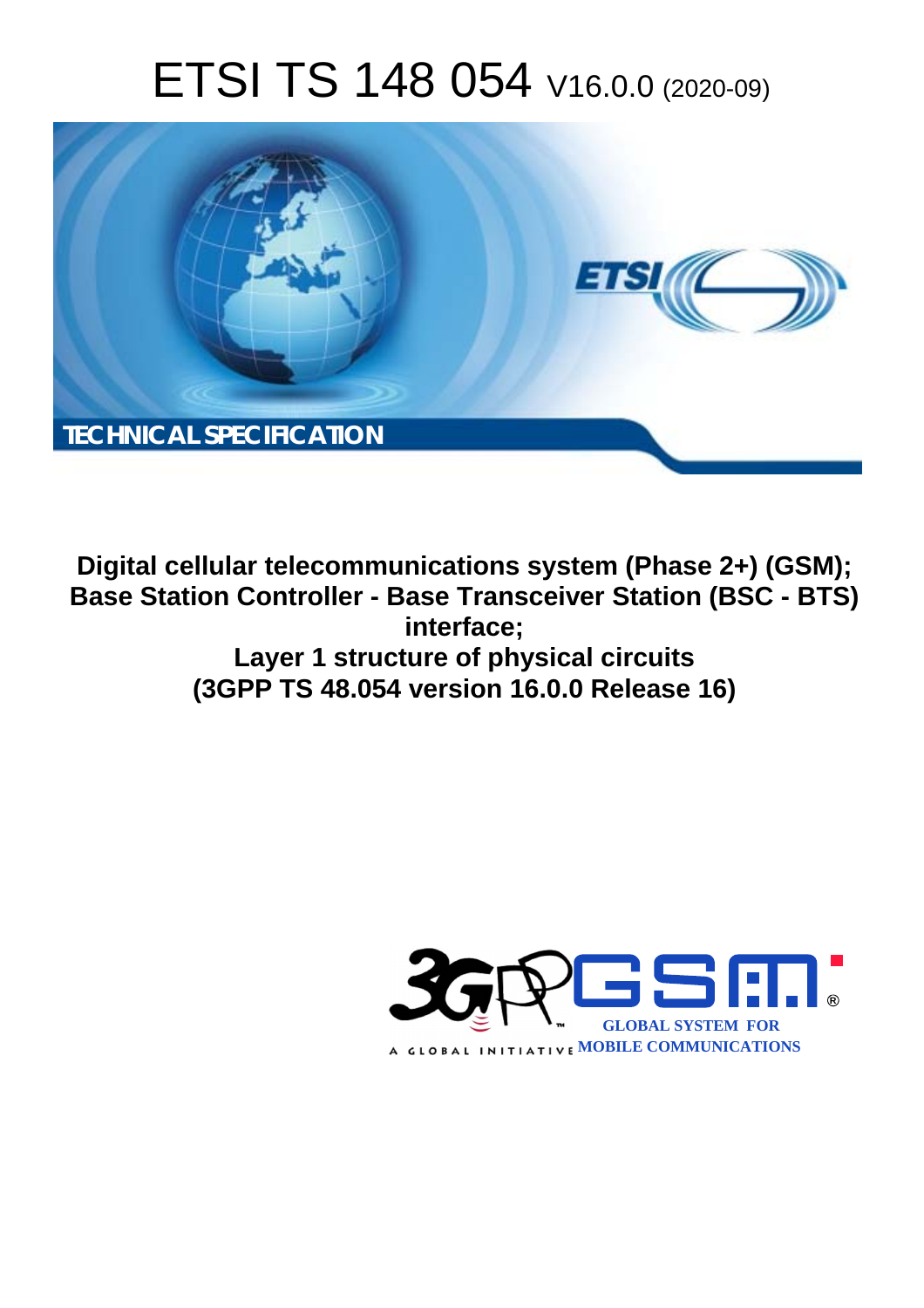Reference RTS/TSGR-0648054vg00

> Keywords GSM

#### *ETSI*

#### 650 Route des Lucioles F-06921 Sophia Antipolis Cedex - FRANCE

Tel.: +33 4 92 94 42 00 Fax: +33 4 93 65 47 16

Siret N° 348 623 562 00017 - NAF 742 C Association à but non lucratif enregistrée à la Sous-Préfecture de Grasse (06) N° 7803/88

#### *Important notice*

The present document can be downloaded from: <http://www.etsi.org/standards-search>

The present document may be made available in electronic versions and/or in print. The content of any electronic and/or print versions of the present document shall not be modified without the prior written authorization of ETSI. In case of any existing or perceived difference in contents between such versions and/or in print, the prevailing version of an ETSI deliverable is the one made publicly available in PDF format at [www.etsi.org/deliver](http://www.etsi.org/deliver).

Users of the present document should be aware that the document may be subject to revision or change of status. Information on the current status of this and other ETSI documents is available at <https://portal.etsi.org/TB/ETSIDeliverableStatus.aspx>

If you find errors in the present document, please send your comment to one of the following services: <https://portal.etsi.org/People/CommiteeSupportStaff.aspx>

#### *Copyright Notification*

No part may be reproduced or utilized in any form or by any means, electronic or mechanical, including photocopying and microfilm except as authorized by written permission of ETSI. The content of the PDF version shall not be modified without the written authorization of ETSI. The copyright and the foregoing restriction extend to reproduction in all media.

> © ETSI 2020. All rights reserved.

**DECT™**, **PLUGTESTS™**, **UMTS™** and the ETSI logo are trademarks of ETSI registered for the benefit of its Members. **3GPP™** and **LTE™** are trademarks of ETSI registered for the benefit of its Members and of the 3GPP Organizational Partners. **oneM2M™** logo is a trademark of ETSI registered for the benefit of its Members and of the oneM2M Partners. **GSM®** and the GSM logo are trademarks registered and owned by the GSM Association.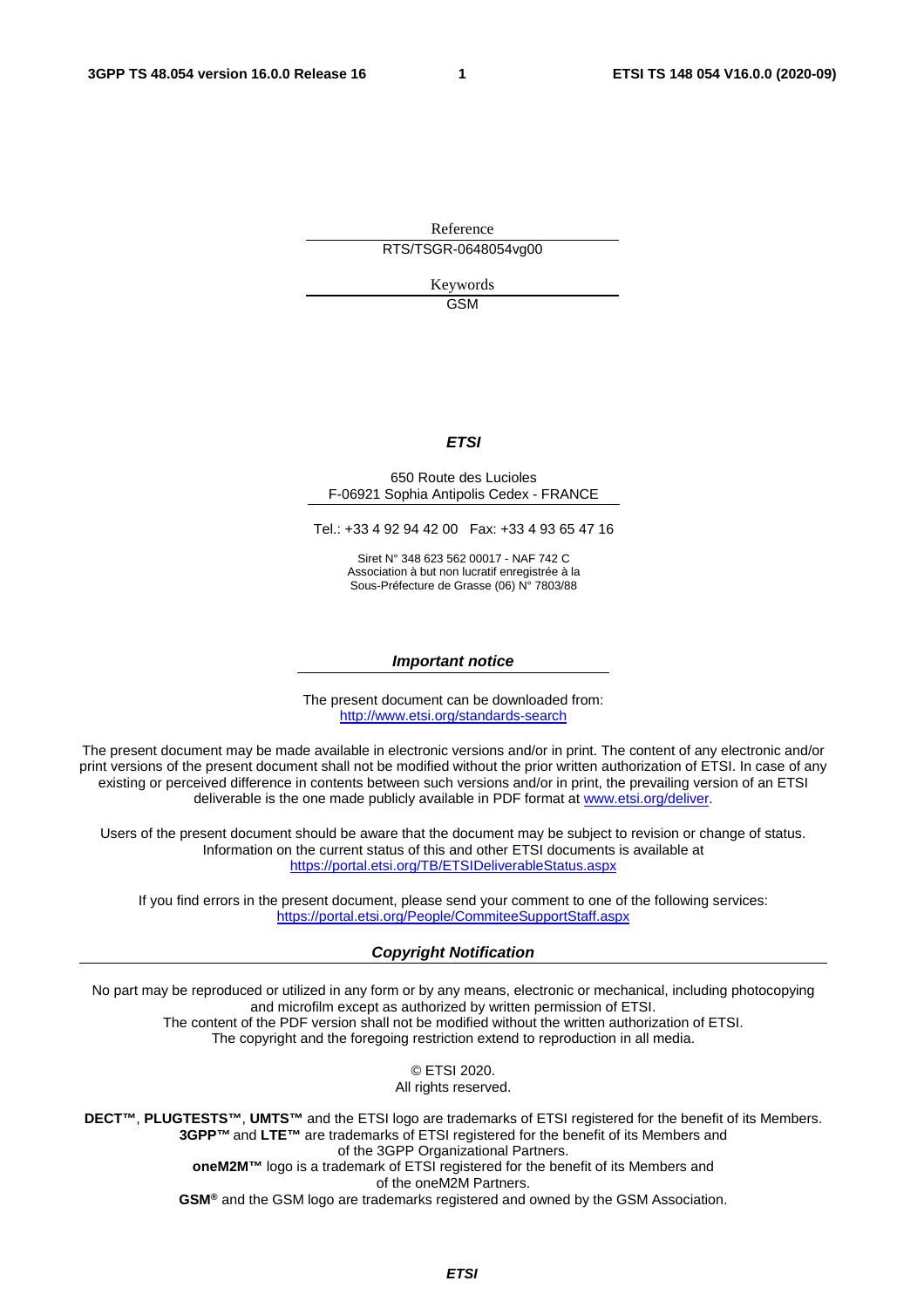### Intellectual Property Rights

#### Essential patents

IPRs essential or potentially essential to normative deliverables may have been declared to ETSI. The information pertaining to these essential IPRs, if any, is publicly available for **ETSI members and non-members**, and can be found in ETSI SR 000 314: *"Intellectual Property Rights (IPRs); Essential, or potentially Essential, IPRs notified to ETSI in respect of ETSI standards"*, which is available from the ETSI Secretariat. Latest updates are available on the ETSI Web server [\(https://ipr.etsi.org/](https://ipr.etsi.org/)).

Pursuant to the ETSI IPR Policy, no investigation, including IPR searches, has been carried out by ETSI. No guarantee can be given as to the existence of other IPRs not referenced in ETSI SR 000 314 (or the updates on the ETSI Web server) which are, or may be, or may become, essential to the present document.

#### **Trademarks**

The present document may include trademarks and/or tradenames which are asserted and/or registered by their owners. ETSI claims no ownership of these except for any which are indicated as being the property of ETSI, and conveys no right to use or reproduce any trademark and/or tradename. Mention of those trademarks in the present document does not constitute an endorsement by ETSI of products, services or organizations associated with those trademarks.

### Legal Notice

This Technical Specification (TS) has been produced by ETSI 3rd Generation Partnership Project (3GPP).

The present document may refer to technical specifications or reports using their 3GPP identities. These shall be interpreted as being references to the corresponding ETSI deliverables.

The cross reference between 3GPP and ETSI identities can be found under<http://webapp.etsi.org/key/queryform.asp>.

### Modal verbs terminology

In the present document "**shall**", "**shall not**", "**should**", "**should not**", "**may**", "**need not**", "**will**", "**will not**", "**can**" and "**cannot**" are to be interpreted as described in clause 3.2 of the [ETSI Drafting Rules](https://portal.etsi.org/Services/editHelp!/Howtostart/ETSIDraftingRules.aspx) (Verbal forms for the expression of provisions).

"**must**" and "**must not**" are **NOT** allowed in ETSI deliverables except when used in direct citation.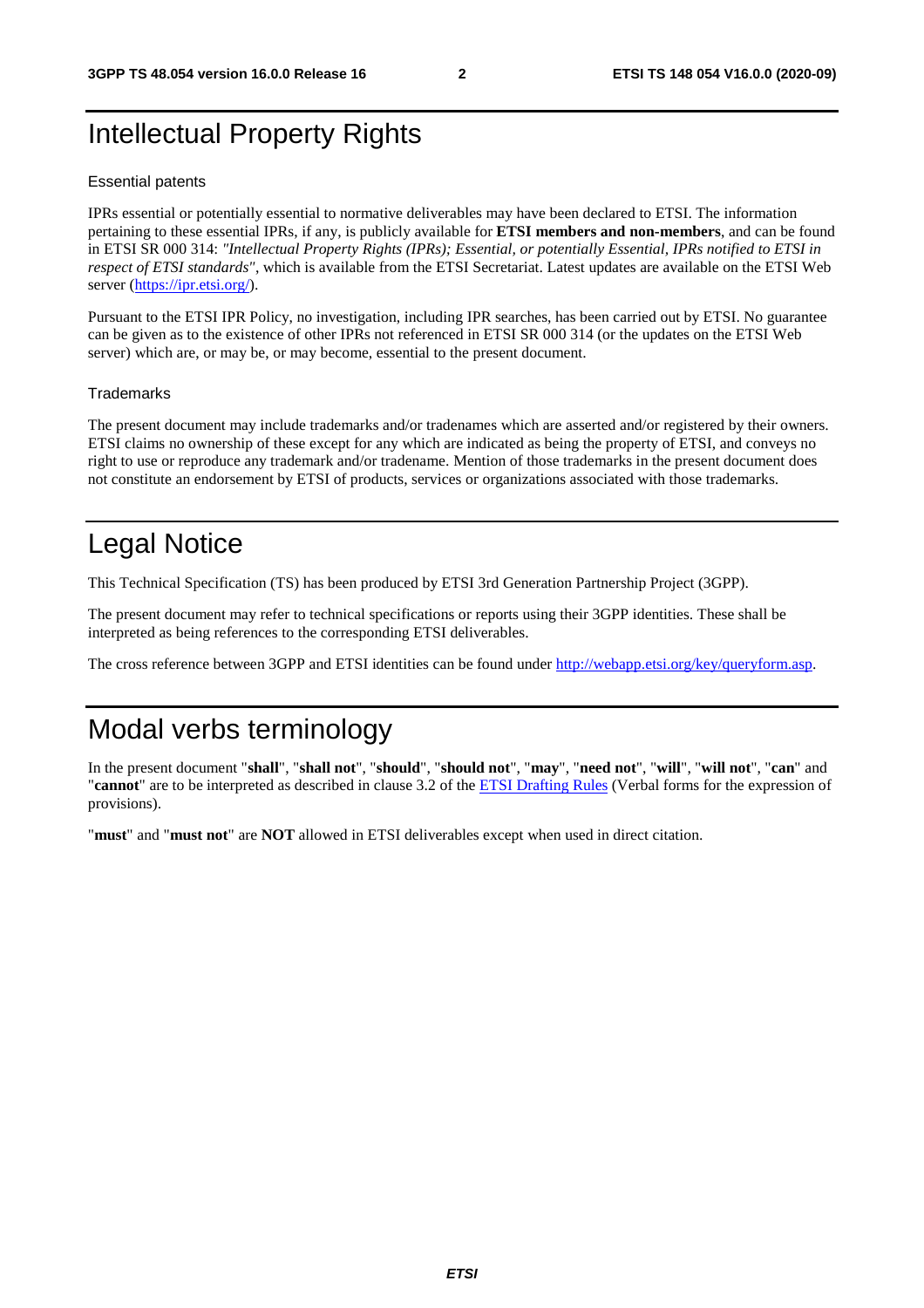## Contents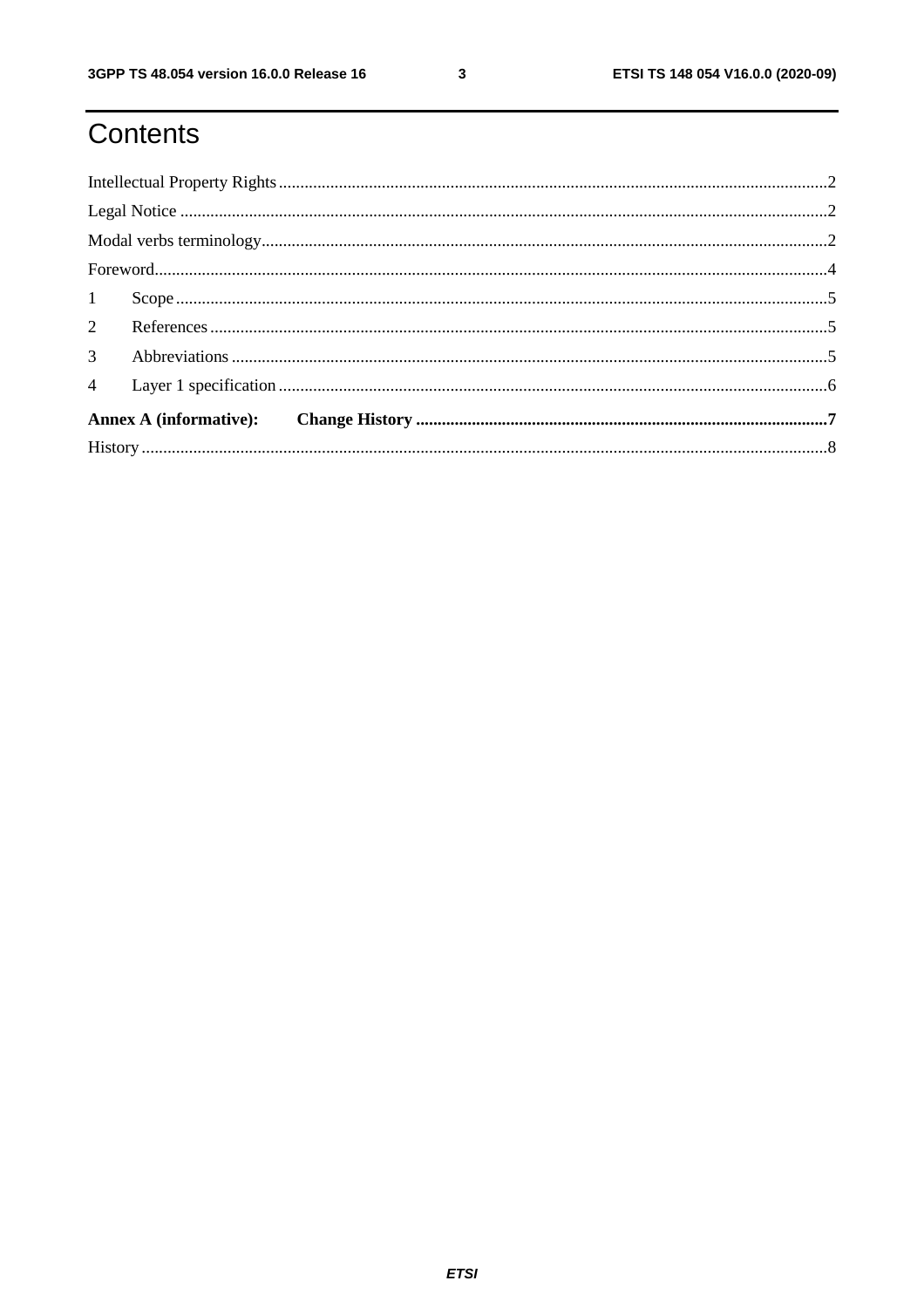### Foreword

This Technical Specification has been produced by the 3rd Generation Partnership Project (3GPP).

The contents of the present document are subject to continuing work within the TSG and may change following formal TSG approval. Should the TSG modify the contents of the present document, it will be re-released by the TSG with an identifying change of release date and an increase in version number as follows:

Version x.y.z

where:

- x the first digit:
	- 1 presented to TSG for information;
	- 2 presented to TSG for approval;
	- 3 or greater indicates TSG approved document under change control.
- y the second digit is incremented for all changes of substance, i.e. technical enhancements, corrections, updates, etc.
- z the third digit is incremented when editorial only changes have been incorporated in the document.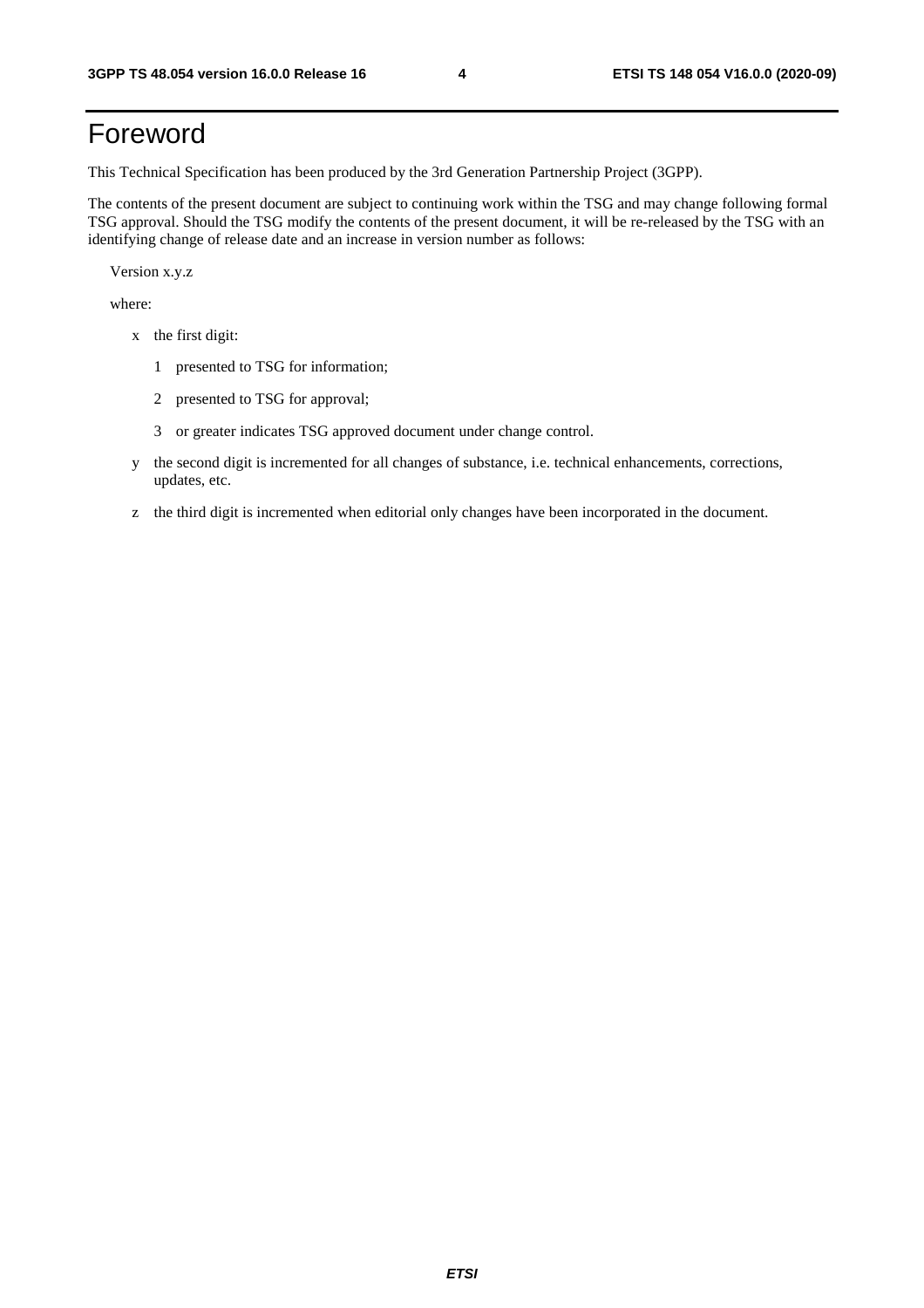#### 1 Scope

The use and general aspects of the A-bis interface are given in 3GPP TS 48.051.

The present document defines the structure of the physical layer (layer 1) of the BSC - BTS/TRX interface for supporting traffic channels and control channels. Use of the physical layer for supporting link protocol is covered in 3GPP TS 48.056.

The physical layer is the lowest layer in the OSI Reference Model and it supports all functions required for transmission of bit streams on the physical medium.

### 2 References

The following documents contain provisions which, through reference in this text, constitute provisions of the present document.

- References are either specific (identified by date of publication, edition number, version number, etc.) or non-specific.
- For a specific reference, subsequent revisions do not apply.
- For a non-specific reference, the latest version applies. In the case of a reference to a 3GPP document (including a GSM document), a non-specific reference implicitly refers to the latest version of that document *in the same Release as the present document*.
- [1] 3GPP TR 21.905: "Vocabulary for 3GPP Specifications".
- [2] 3GPP TS 48.020: "Rate adaption on the Base Station System Mobile-services Switching Centre (BSS - MSC) interface".
- [3] 3GPP TS 48.051: "Base Station Controller Base Transceiver Station (BSC BTS) interface; General aspects".
- [4] 3GPP TS 48.056: "Base Station Controller Base Transceiver Station (BSC BTS) interface; Layer 2 specification".".
- [5] 3GPP TS 48.060: "In-band control of remote transcoders and rate adaptors for full rate traffic channels".
- [6] 3GPP TS 48.061: "In-band control of remote transcoders and rate adaptors for half rate traffic channels".
- [7] ITU-T Recommendation G.703: "Physical/electrical characteristics of hierarchical digital interfaces".
- [8] ITU-T Recommendation G.705: "Characteristics of plesiochronous digital hierarchy (PDH) equipment functional blocks".
- [9] ITU-T Recommendation G.711: "Pulse Code Modulation (PCM) of voice frequencies".
- [10] ITU-T Recommendation G.732: "Characteristics of primary PCM multiplex equipment operating at 2 048 kbit/s".
- [11] ITU-T Recommendation I.460: "Multiplexing, rate adaption and support of existing interfaces".

### 3 Abbreviations

For the purposes of the present document, the abbreviations given in 3GPP TR 21.905 apply.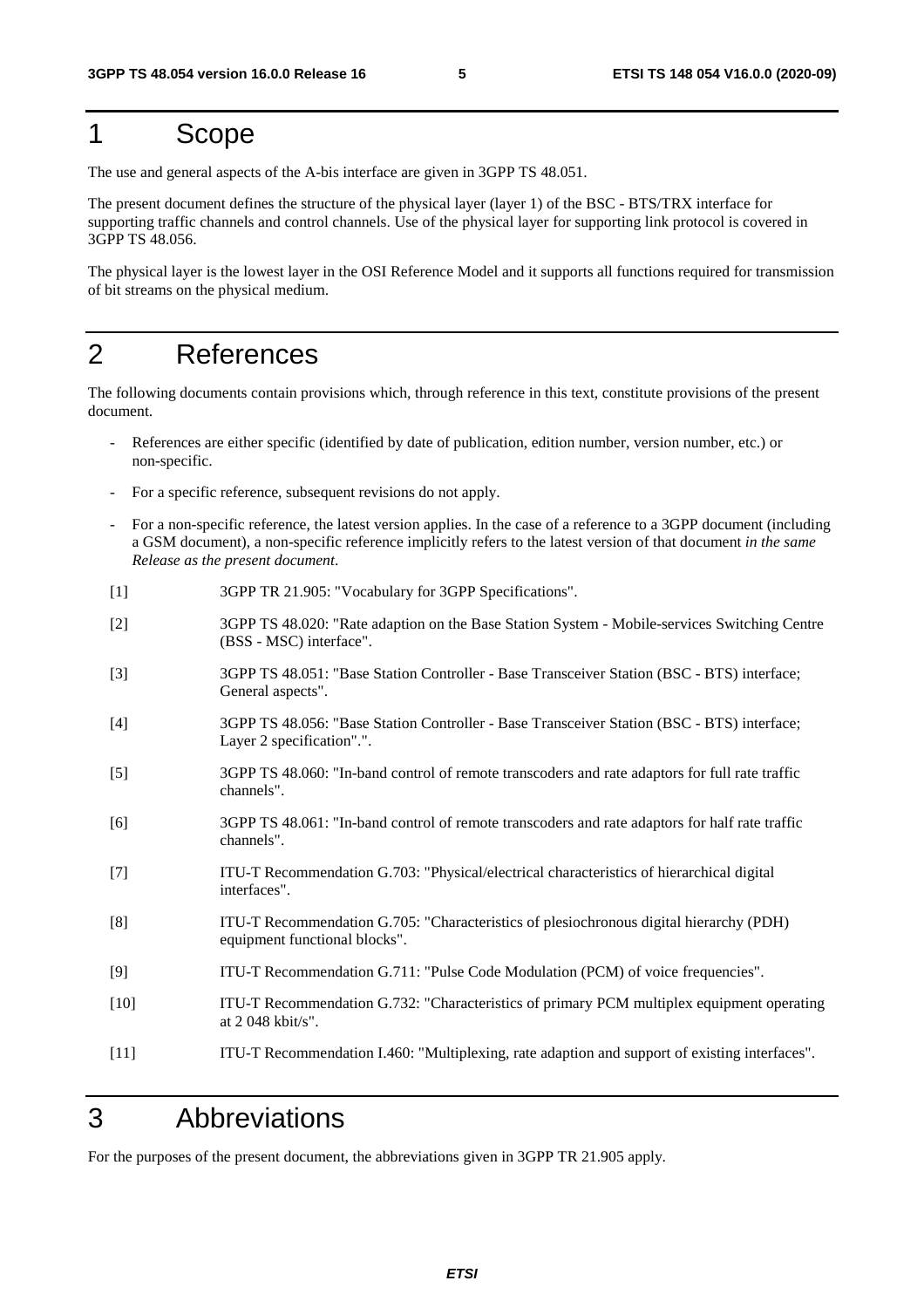### 4 Layer 1 specification

All the ITU-T recommendations referred to are Blue Book.

Layer 1 shall utilize digital transmission at a rate of 2048 kbit/s with a frame structure of 32 x 64 kbit/s time slots, as specified in ITU-T Recommendation G.705 clause 3 or at a rate of 64 kbit/s.

The physical/electrical characteristics are defined in ITU-T Recommendation G.703.

Synchronization at the BTS/TRX for the transmitted bit stream toward the BSC shall be derived from the received bit stream from the BSC.

For transmission rate at 64 kbit/sec it shall be an interface as defined in ITU-T Recommendation G.703.

For transmission rate at 2 048 kbit/s the functional characteristics are defined in ITU-T Recommendation G.732 clauses 2 and 3, and fault conditions should be treated in accordance with ITU-T Recommendation G.732 clause 4.

The idle pattern must be transmitted on every timeslot that is not assigned to a channel, and to every timeslot of a channel that is not allocated to a call. The idle pattern shall be 01010100 for a 64 kbit/s channel and the 2-bit pattern 01 for 16 kbit/s channels. For 8 kbit/s channels, the idle pattern shall be consecutive ones or zeros according to the corresponding idle pattern bit of a 16 kbit/s channel.

If transcoders are located in BTS speech encoding shall be the A-law as defined in ITU-T Recommendation G.711.

If speech transcoders are located in the BSC the speech, data and signalling channels will utilize transmission rates of 8 kbit/s, 16 kbit/s or 64 kbit/s according to 3GPP TS 48.060 and 3GPP TS 48.061. They shall be rate adapted or multiplexed according to ITU-T Recommendation I.460 with fixed format, to fit into the physical interface.

Data encoding is covered in 3GPP TS 48.020.

In the case of a 2 048 kbit/sec circuit, multidrop solutions should be possible. Dynamic sharing of terrestrial 64 kbit/sec channels between BTS:s on a per-call basis must not be used.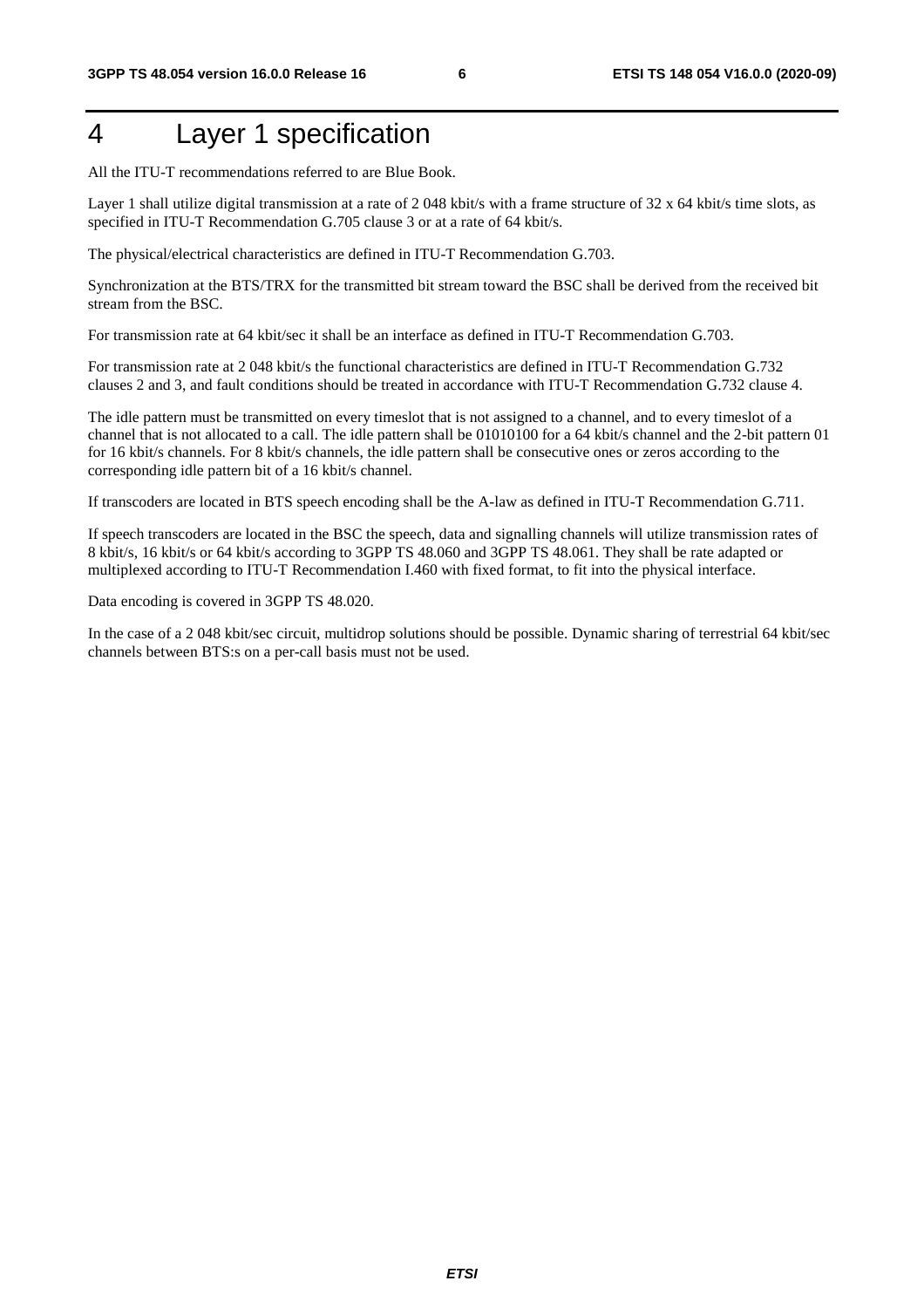### Annex A (informative): Change History

| TSG #                  | <b>TSG Doc.</b> | l CR  Rev | <b>Subiect/Comment</b>                       | <b>New</b>    |
|------------------------|-----------------|-----------|----------------------------------------------|---------------|
| 2016<br><b>January</b> |                 |           | Rel-<br>-13 version created based on v12.0.0 | 10<br>1 J.V.V |

| <b>Change history</b> |                     |  |            |  |  |                                                    |                |
|-----------------------|---------------------|--|------------|--|--|----------------------------------------------------|----------------|
| <b>Date</b>           | <b>Meeting TDoc</b> |  | <b>ICR</b> |  |  | <b>Rev Cat Subject/Comment</b>                     | <b>New</b>     |
|                       |                     |  |            |  |  |                                                    | <b>version</b> |
| 2017-03               | RP-75               |  | -          |  |  | Version for Release 14 (frozen at TSG-75)          | 14.0.0         |
| 2018-06               | RP-80               |  |            |  |  | Update to Rel-15 version (MCC)                     | 15.0.0         |
| 2020-07               | RP-88e              |  | -          |  |  | Upgrade to Rel-16 version without technical change | 16.0.0         |